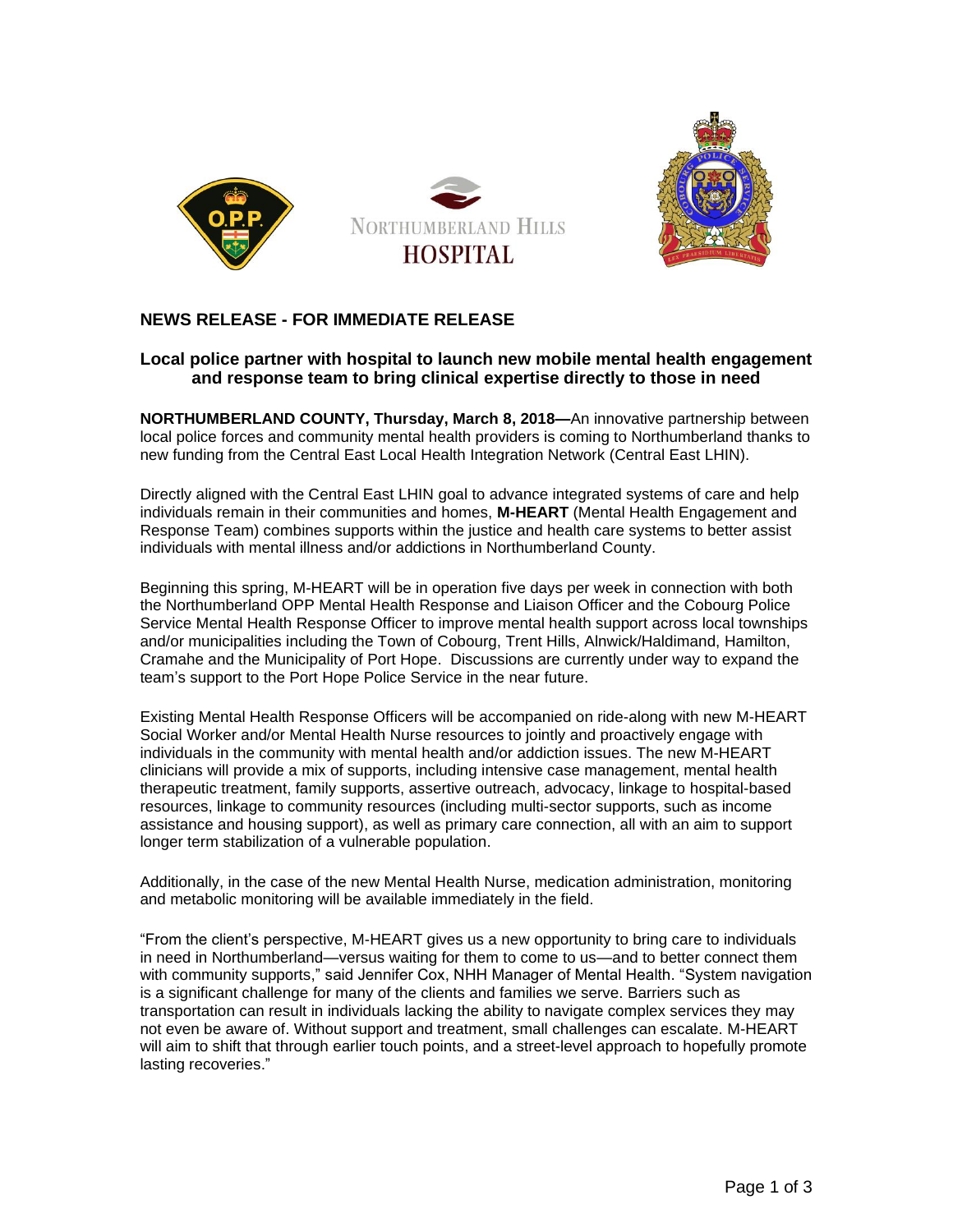"Mental health calls for service to Northumberland OPP have been increasing steadily since 2015," said Lisa Darling, Detachment Commander for Northumberland OPP. "The Northumberland OPP is committed to improving our response to individuals struggling with mental illness and/or addictions. As police, we often encounter these individuals when they are in a state of crisis. We are proud to be part of this collaborative effort between police and the Mental Health Engagement and Response Team. This initiative will undoubtedly advance police interactions by fostering a more integrated and proactive approach in the field. More importantly, it will improve outcomes across Northumberland County for individuals and their families dealing with mental illness."

"Effective mobile crisis intervention prevents situations from escalating to a point that options are limited," said Cobourg Police Chief Kai Liu. "This partnership allows for a collaborative approach for people in crisis acting as a gateway to a vast array of support. This intervention model puts the right people in the right place to best serve our community."

From a justice and health system perspective, anticipated benefits include increased capacity of limited resources within our community through improved coordination, collaboration and connection. Development and implementation of coordinated care plans will further empower individuals and their families to participate in care planning while keeping members of the support system informed. A reduction of Emergency Department visits and repeat visits is also expected, as is reduction in inpatient hospital days, reduction in repeated police involvement, reduced reliance on income supports and an increased participation in community activities/supports.

"Despite existing programming to support individuals in crisis, in calendar year 2017 NHH saw over 1,100 mental health-related visits in our Emergency Department. Similar programs in other jurisdictions have shown this model to be a win-win-win situation for all involved: police, health care providers and mental health/addiction clients," said Linda Davis, NHH President and CEO. "As set out in our Strategic Plan, NHH is committed to developing collaborative community partnerships such as this one to better support all the individuals within the west Northumberland catchment we serve."

"I'm excited to see this initiative foster in our community to provide further support to those struggling with mental health illness. With the coordination of our local police services and mental health providers, this program will offer a much-needed service to those most vulnerable in our community," said Lou Rinaldi, MPP, Northumberland-Quinte West.

"Congratulations to all the partners in Northumberland County on the launch of this exciting collaboration that will help to ensure timely access to mental health services for some of our most vulnerable Central East LHIN residents," said Louis O'Brien, Chair, Central East LHIN Board of Directors. "This initiative builds on the highly successful Mental Health Support Unit (MHSU) that was launched in Durham Region in 2008 with local health care providers and the Durham Regional Police Service. We are proud to fund these types of innovative partnerships as we expand access to vital mental health supports across the Central East region."

## **Media contacts:**

Jennifer Gillard, Senior Director, Public Affairs and Strategic Partnerships, [jgillard@nhh.ca](mailto:jgillard@nhh.ca) or 905-377-7757; Constable Stephen Bates, Northumberland OPP Media Officer, [stephen.bates@opp.ca](mailto:stephen.bates@opp.ca) or 905-372-5421; and Acting Inspector Jeff Sheils, Cobourg Police Service, [jeff.sheils@CobourgPolice.com](mailto:jeff.sheils@CobourgPolice.com) or 905-372-6821.

**About Northumberland Hills Hospital** – Located approximately 100 kilometres east of Toronto, NHH delivers a broad range of acute, post-acute, outpatient and diagnostic services. Acute services include emergency and intensive care, medical/surgical care, obstetrical care and palliative care. Post-acute specialty services (PASS) include restorative care and rehabilitation.